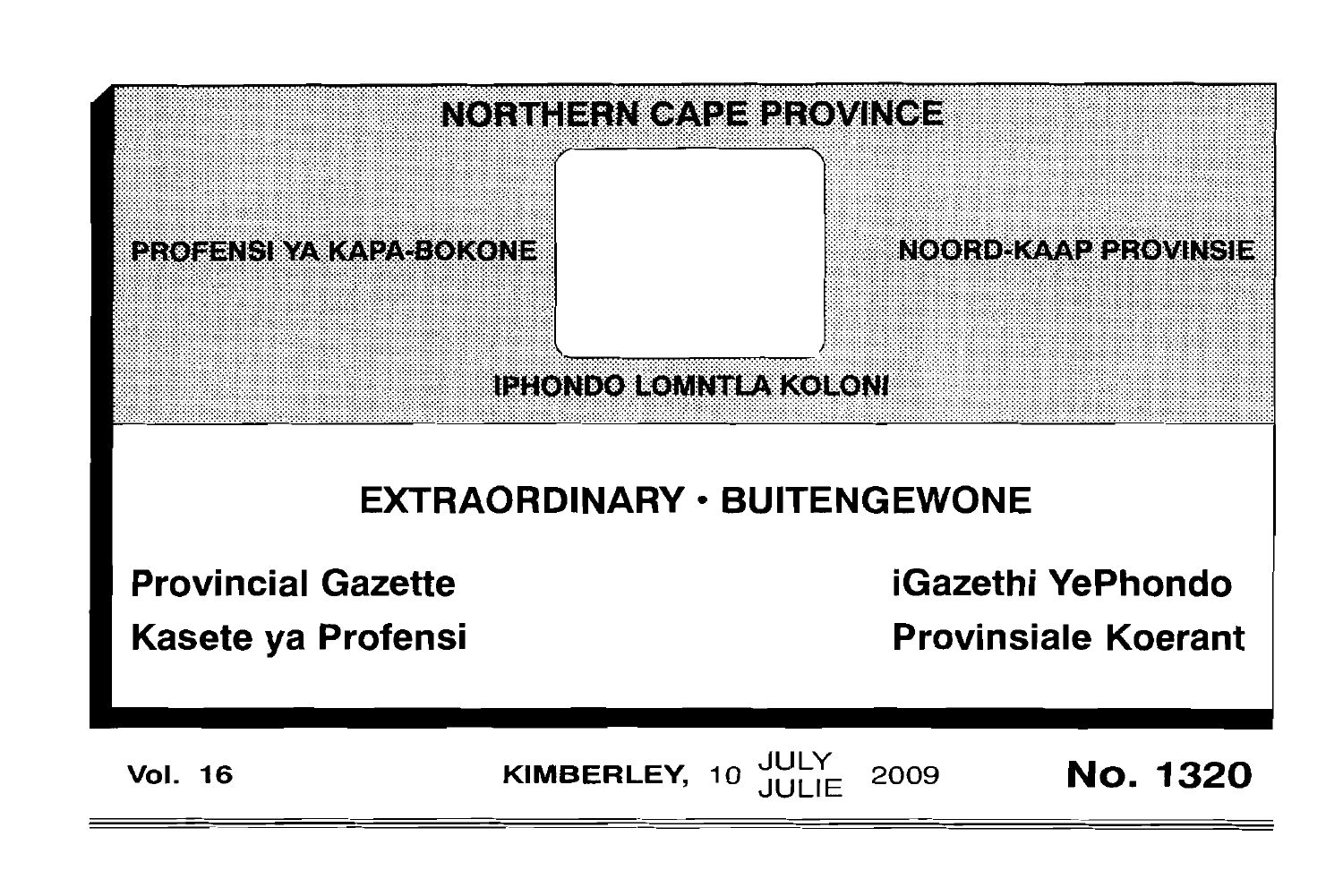No.

 $\overline{\phantom{a}}$ 

|     | <b>CONTENTS · INHOUD</b> |             |                |
|-----|--------------------------|-------------|----------------|
| lo. |                          | Page<br>No. | Gazette<br>No. |
|     | <b>GENERAL NOTICE</b>    |             |                |
|     |                          |             | 1320           |

 $\hat{\boldsymbol{\theta}}$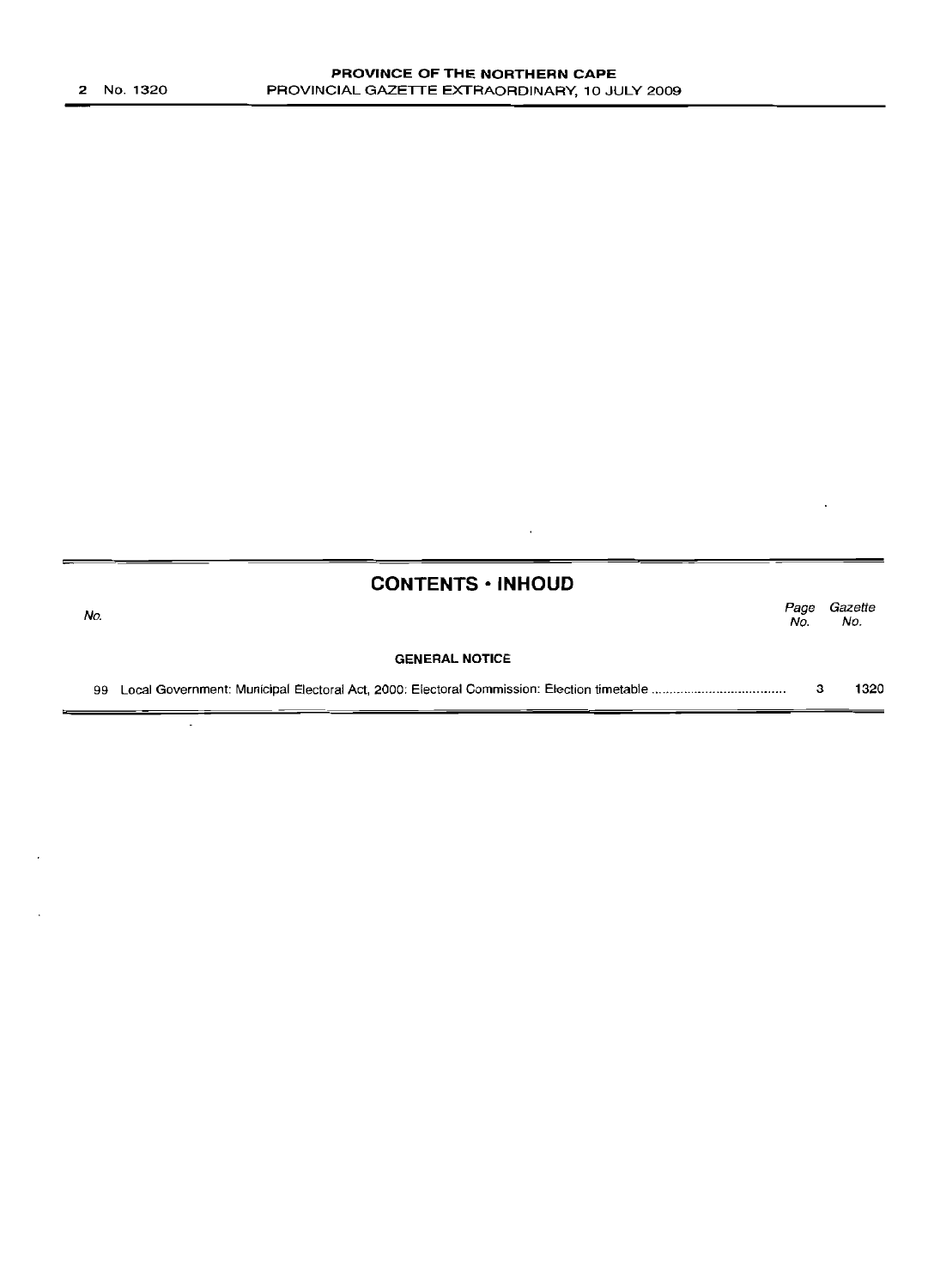# GENERAL NOTICE

# NOTICE 99 OF 2009

# ELECTORAL COMMISSION

# ELECTION TIMETABLE

The Electoral Commission hereby gives notice that it has in terms of section 11 of the Local Government: Municipal Electoral Act, 2000, compiled the election timetable set out below to apply to the municipal by-elections to be held on 12 August 2009 in respect of Ward 1 of the Khâi - Ma [NC067] Municipality as proclaimed by Provincial Notice number 6 of 2009 as published in the Provincial Gazette No. 1317 of the Northern Cape Province, dated 3 July 2009. A reference to "section" in this election timetable is a reference to that section in the Local Government: Municipal Electoral Act, 2000 (Act No. 27 of 2000).

## Cut-off time for act to be performed

1 An act required in terms of this Act to be performed by not later than a date in the election timetable must be performed before 17:00 on that date, unless otherwise specified.

## Certification of the voters' roll

2 By 10 JUly 2009 the chief electoral officer must certify the segments of the voters' roll for the voting districts to be used in the by-elections in terms of section 6(2)(a).

#### Notice that lists of addresses of voting stations are available for inspection

3 By 10 July 2009 the chief electoral officer must give notice that copies of a list of voting stations and their addresses will be available for inspection at the office of the Commission's local representative in terms of section 19(5).

#### Notice of route of mobile voting stations

4 If the Commission decides to use mobile voting stations in the byelections, the Commission must by 10 July 2009 give notice of the route, including the locations and estimated times of stopping of each mobile voting station in terms of section 22(1).